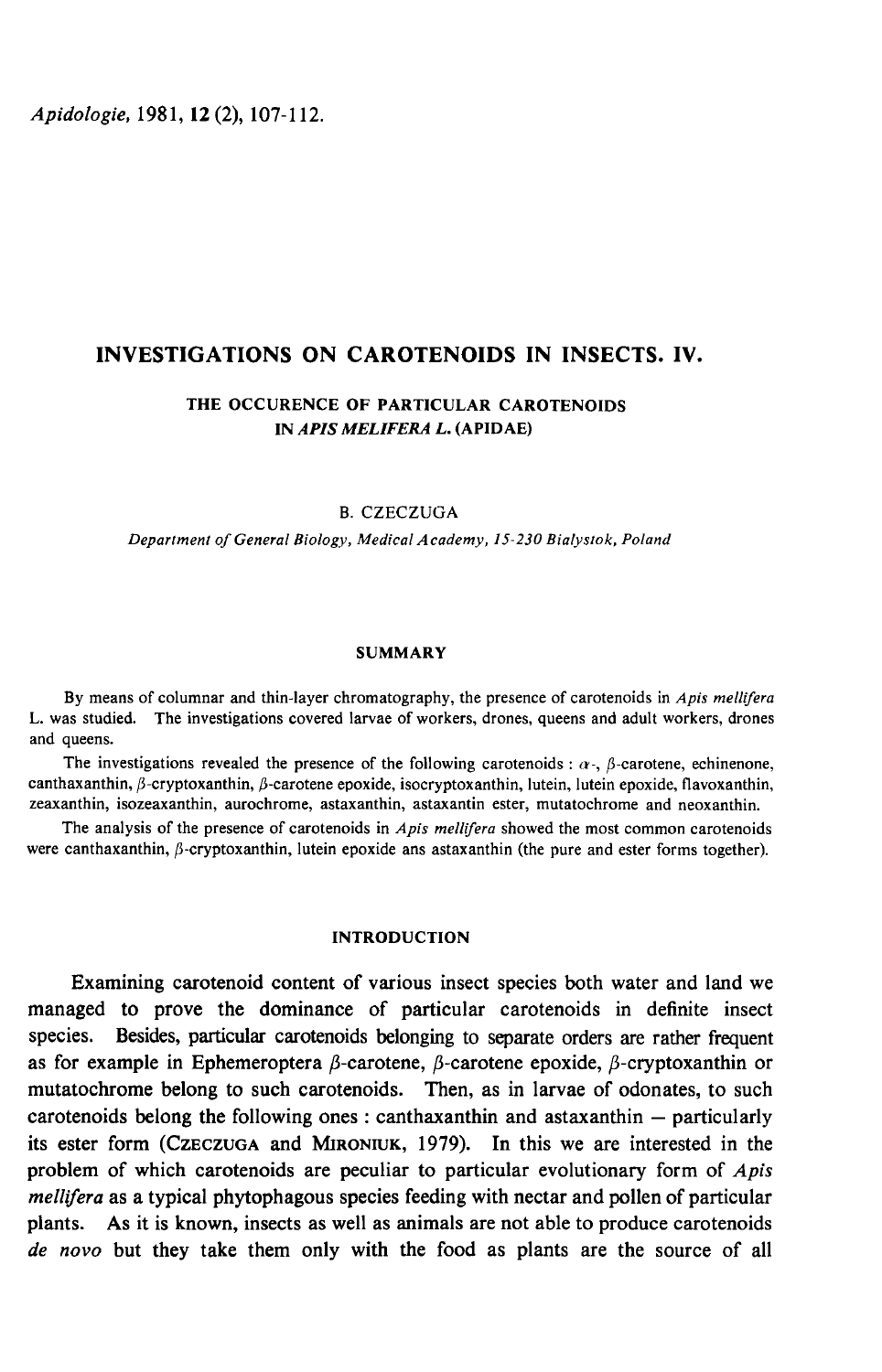carotenoids for animals. The animals are only able to transform some of them by oxidation.

#### MATERIALS AND METHODS

The investigations covered larvae and adults of drone, queen and worker honey bee. The whole material was taken from the same source in June.

The material was prepared immediately on collection by placing it into dark glass containers and covering it with 96 % acetone. It was kept in a refrigerator until the spectrophotometric determinations were made.

The carotenoid pigments were extracted by means of 96 % acetone in a dark room. Saponification was carried out by means of 10 % KOH in ethanol at a temperature of about 20 °C for 24 hours in the dark in a nitrogen atmosphere. were made.<br>
The carotenoid pigments were extracted by means of 96 % acetone in a dark room. Saponification<br>
was carried out by means of 10 % KOH in ethanol at a temperature of about 20 °C for 24 hours in the<br>
dark in a nit

Columnar and thin-layer chromatography, described in detail in our previous Columnar and thin-layer chromatography, described in detail in our previous papers (CZECZUGA.<br>1971) were used for the separation of the various carotenoids. A glass column (Quicklift – England<br>approximately 1 cm diameter chromatography. The extract was passed through the column after which the different fractions were eluted with the solvent. Silica gel was used for the thin-layer chromatography, with the appropriate solvent systems, the  $R_f$  values being determined for each spot.

The pigments were identified by the following methods :  $a$ ) behaviour on column chromatography; b) absorption spectra of the pigments in various solvents were recorded by a Beckman spectrophotometer model 2 400 DU; c) the partition characteristics of the carotenoid between hexane and 95 % methanol; d) comparison of R<sub>c</sub> on thin-layer chromatography; for identification of  $\alpha$ -,  $\beta$ -carotene, echinenone, canthaxanthin, lutein, zeaxanthin and astaxanthin co-chromatography was applied identical carotenoids (firms Hoffmann - La Roche and Co. Ltd., Basel, Switzerland and Sigma Chemical Company, U.S.A.); e) the presence of allylic hydroxyl groups was determined by acid chloroform; and  $\hat{p}$  the epoxide test.

Quantitative determinations of the concentrations of carotenoid solutions were made from the quantitative absorption spectra. These determinations were based on the extinction coefficient  $E_{\text{cm}}^{1,\text{w}}$  at the wavelengths of maximal absorbance in petroleum ether or hexane. If  $x g$  of the carotenoid dissolvent in y ml solution gives an extinction of  $E$  at its wavelength of maximal absorption, then is :

$$
x = \frac{E y}{E \frac{1\% \times 100}{1 \text{ cm}}}
$$

### RESULTS

The results of chromatography analysis of workers are presented in Table 1. Then carotenoids among which lutein epoxide  $(23.9\%)$  and zeaxanthin  $(20.6\%)$ made up the majority occurred in vault larvae. Beside lutein epoxide which also occurred in large quantity (20.6 %),  $\beta$ -cryptoxanthin (31.6 %) was found to be the majority in the 21 days old worker. Flying worker similarly as its larvae had zeaxanthin in largest quantity (20.1 %). Besides two carotenoids ( $\alpha$ - and  $\beta$ -carotene) and neoxanthin were being not observed in larvae or in 21 days old workers. The total content varied from 2.825  $\mu$ g/g to 3.203  $\mu$ g/g fresh weight.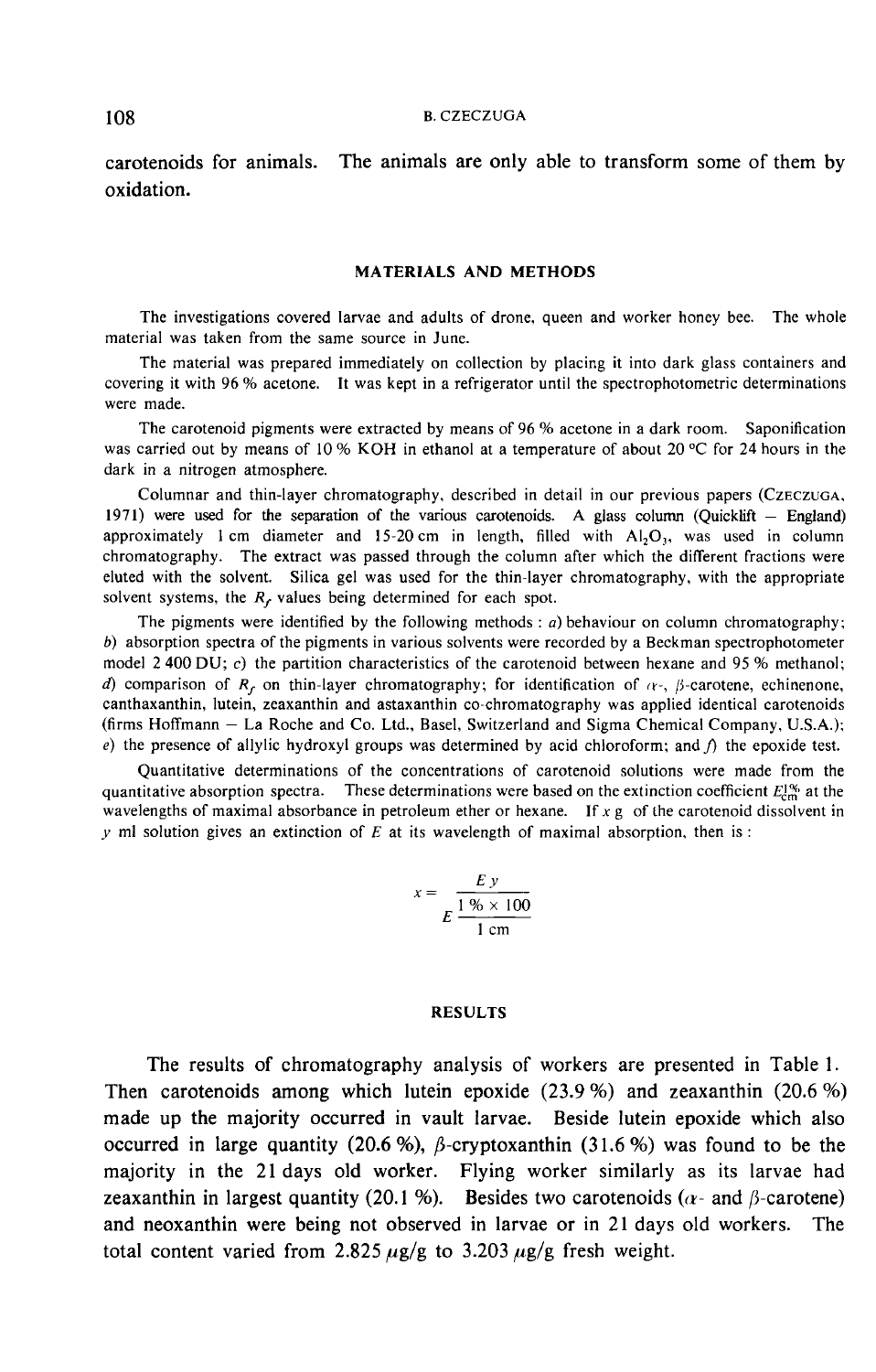### **CAROTENOIDS IN THE HONEYBEE**

| Carotenoid                                                                                                                                                                                                                  | gummed up<br>worker larvae                                | 21 days old<br>worker                                  | flying worker                             |
|-----------------------------------------------------------------------------------------------------------------------------------------------------------------------------------------------------------------------------|-----------------------------------------------------------|--------------------------------------------------------|-------------------------------------------|
| $\alpha$ -carotene<br>$\beta$ -carotene<br>$\beta$ -cryptoxanthin<br>$\beta$ -carotene epoxide<br>canthaxanthin<br>isocryptoxanthin<br>lutein<br>lutein epoxide<br>zeaxanthin<br>isozeaxanthin<br>aurochrome<br>astaxanthin | 7.0<br>2.5<br>trace<br>12.2<br>23.9<br>20.6<br>8.0<br>8.1 | 31.6<br>5.7<br>7.8<br>5.0<br>7.1<br>20.6<br>7.4<br>4.9 | 3.1<br>7.0<br>3.1<br>13.7<br>19.5<br>20.1 |
| astaxanthin ester<br>flavochrome<br>mutatochrome<br>neoxanthin                                                                                                                                                              | 11.8<br>5.9                                               | trace<br>9.9                                           | 12.9<br>5.5<br>4.7<br>10.4                |
| Total content in $\mu$ g/g fresh weight                                                                                                                                                                                     | 2.825                                                     | 2.911                                                  | 3.203                                     |

TABL. I. - Content of carotenoids in honey bee workers (Apis mellifera  $L$ .) in % of the total carotenoid content.

TABL. 2. - Content of carotenoids in honey bee drones of (Apis mellifera  $L$ .) in % of the total carotenoid content

| Carotenoid                                                                                                                                                                             | non-gummed<br>up drone<br>larvae                  | gummed up<br>drone larvae                        | 24 days old<br>drone                      |
|----------------------------------------------------------------------------------------------------------------------------------------------------------------------------------------|---------------------------------------------------|--------------------------------------------------|-------------------------------------------|
| $\beta$ -carotene<br>$\beta$ -cryptoxanthin<br>B-carotene epoxide<br>canthaxanthin<br>lutein epoxide<br>zeaxanthin<br>astaxanthin<br>astaxanthin ester<br>flavoxanthin<br>mutatochrome | 11.5<br>5.0<br>12.2<br>30.3<br>7.8<br>32.0<br>1.2 | 6.3<br>2.8<br>25.2<br>47.2<br>14.1<br>1.8<br>2.6 | 2.1<br>2.8<br>28.8<br>29.5<br>28.2<br>8.6 |
| Total content in $\mu$ g/g fresh weight                                                                                                                                                | 2.905                                             | 2.998                                            | 3.100                                     |

Table 2 presents chromatography analysis data of drone larvae and adults. Astaxanthin (28.2-47.2 %) and lutein epoxide (25.2-30.3 %) were found to be in the largest quantity in all forms. Only in non-gummed up drone larvae the presence of  $\beta$ -carotene was confined and canthaxanthin made up 28.8 % of all carotenoids in adult drones. The total carotenoid content ranged from 2.905 to 3.100  $\mu$ g/g fresh weight.

As regards the analysis of queens they are given in Table 3. In the examined material 13 carotenoids were identified among which astaxanthin (28.2 %) and  $\beta$ -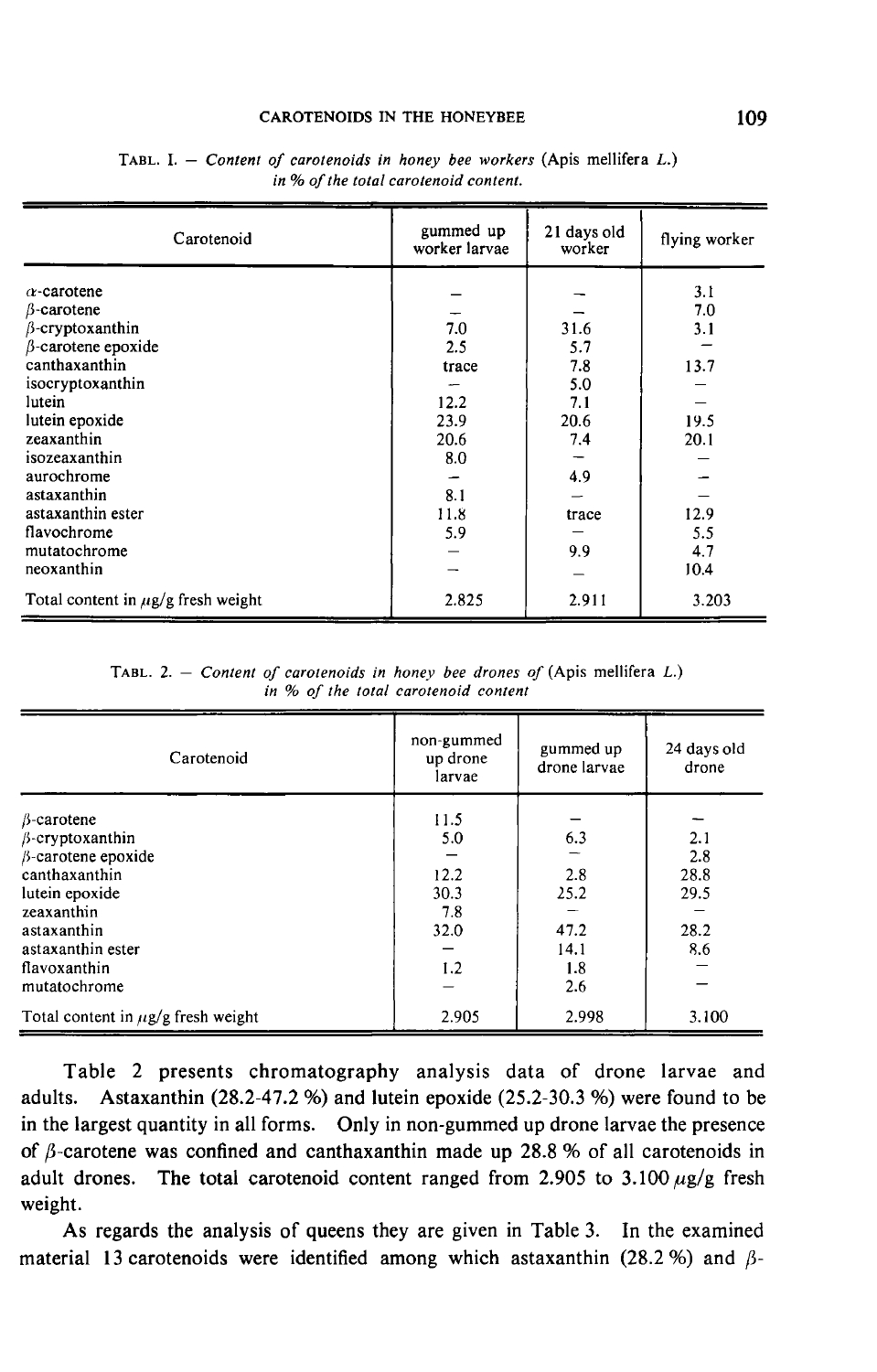#### **B. CZECZUGA**

| Carotenoid                                 | queen larvae | queen       |
|--------------------------------------------|--------------|-------------|
| $\beta$ -carotene<br>echinenone            | 3.3<br>1.5   | 11.0        |
| $\beta$ -cryptoxanthin                     | 31.2         | 7.0         |
| $\beta$ -carotene epoxide<br>canthaxanthin | 2.7<br>1.5   | 20.4<br>2.8 |
| isocryptoxanthin<br>lutein                 | 2.0<br>8.5   | 5.4         |
| lutein epoxide                             | 3.8          |             |
| zeaxanthin<br>isozeaxanthin                | 10.3<br>7.0  | 4.5<br>10.0 |
| astaxanthin<br>astaxanthin ester           | 28.2         | 14.6        |
| flavoxanthin                               |              | 22.4<br>1.9 |
| Total content in $\mu$ g/g fresh weight    | 2.108        | 3.415       |

TABL. 3. - Content of carotenoids in honey bee queens (Apis mellifera  $L$ .) in % of the total carotenoid content

cryptoxanthin (31.2 %) occurred in largest quantities, while adult queens had  $\beta$ -carotene epoxide (20.4 %) and astaxanthin ester (22.4 %) in largest quantities. Both in larvae as well as in adult queens the following carotenoids occurred:  $\beta$ -carotene, canthaxanthin,  $\beta$ -cryptoxanthin,  $\beta$ -carotene epoxide, isocryptoxanthin, astaxanthin (free and ester form) zeaxanthin, isozeaxanthin and flavoxanthin. Attention should be drawn to the fact that lutein epoxide (3.8 %) was observed in small quantities and in all stages except in adult queens. This carotenoid occured in workers as well as in drones in proportionally large quantities. The total carotenoid content varied from 2.108  $\mu$ g/g queen larvae to 3.415  $\mu$ g/g fresh weight (adult queen).

## DISCUSSION

Comparing all gathered results of particular carotenoid content for various Apis mellifera forms it should be stated that in all examined individuals  $\beta$ -cryptoxanthin, canthaxanthin and astaxanthin (pure or ester form) were identified. Besides, in the majority of examined Apis mellifera forms zeaxanthin and lutein epoxide (not found in adult queens) were observed. In flowers keto-carotenoids, especially astaxanthin, are mellifera forms it should be stated that in all examined individuals  $\beta$ -cryptoxanthin.<br>canthaxanthin and astaxanthin (pure or ester form) were identified. Besides, in the<br>majority of examined *Apis mellifera* forms zeax carotenoids taken with the food are transformed by the honey bee individuals into ketocarotenoids of canthaxanthin and astaxanthin type (Fig. 1), as in the case of other insect representatives (CzECzUGA, 1979). Canthaxanthin and astaxanthin have been comparatively rare (GooDWIN, 1976). Therefore we should assume that other carotenoids taken with the food are transformed by the honey bee individuals into keto-carotenoids of canthaxanthin and astaxanthin type (Fig. 1), a carotenoids taken with the food are transformed by the honey bee individuals into keto-<br>carotenoids of canthaxanthin and astaxanthin type (Fig. 1), as in the case of other<br>insect representatives (CzECZUGA, 1979). Canthaxan food, thus the majority of carotenoids of the investigated material was identified so far except canthaxanthin and astaxanthin in pollens or in flowers themselves (Goodwin,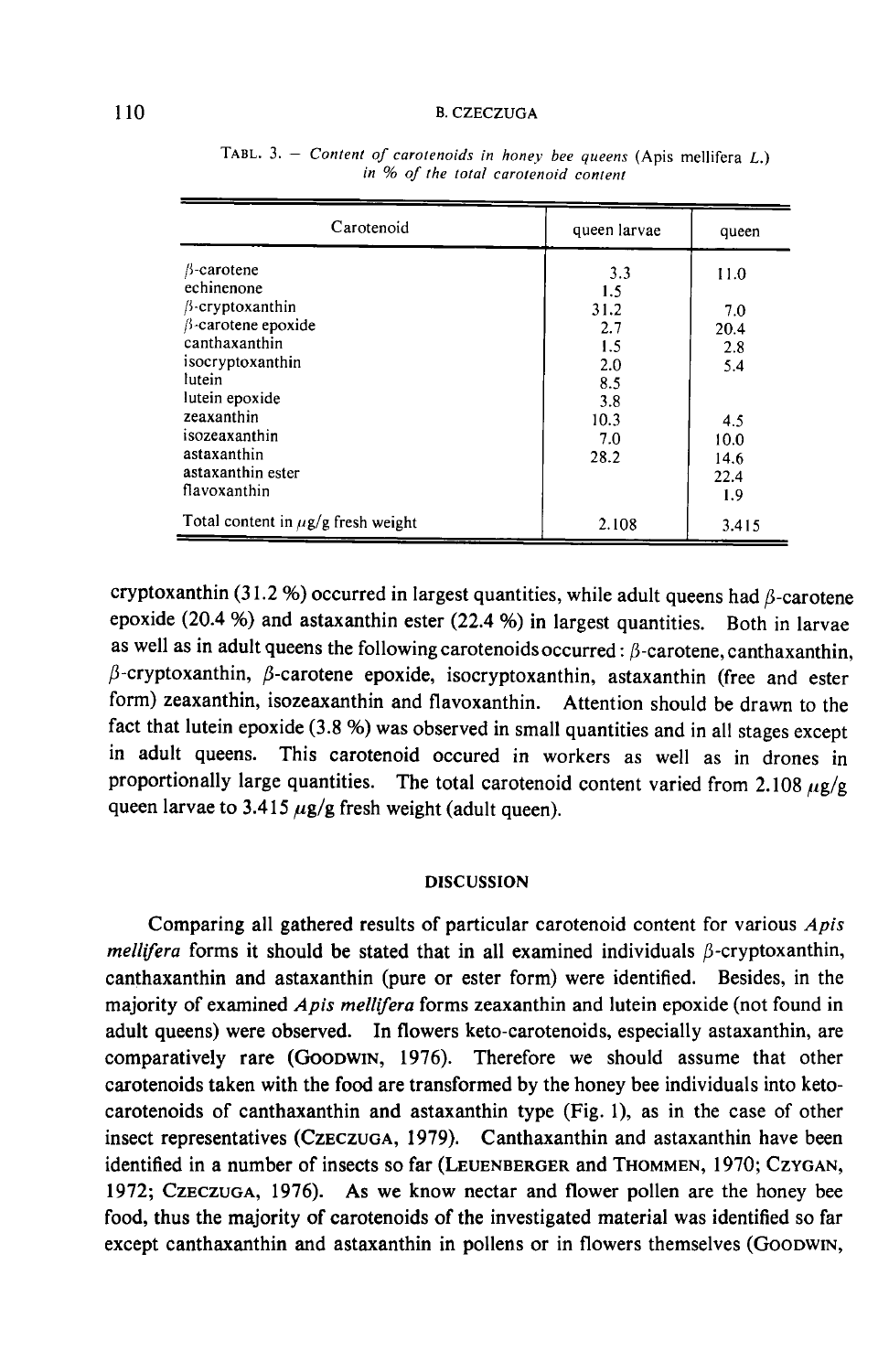

1976). Besides, these carotenoids observed in small quantities in the investigated material (flavoxanthin and mutatochrome) belong to the common carotenoids in pollens and flowers. This carotenoid was observed in other insects (FELTWELL and F<sub>IG. 1.</sub><br>1976). Besident<br>material (flav<br>pollens and f<br>ROTHSCHILD,<br>others epoxid Existes, these carotenoids observed in small quantities in the investigated<br>
(flavoxanthin and mutatochrome) belong to the common carotenoids in<br>
and flowers. This carotenoid was observed in other insects (FELTWELL and<br> FIG. 1. – *Possible pathway of*  $\beta$ *-carotene oxidation to astaxanthin in* Apis mellifera *L*.<br>1976). Besides, these carotenoids observed in small quantities in the investigated<br>material (flavoxanthin and mutatochrome) bel others epoxide form, occure in pollen first of all.

The presence of  $\alpha$ - and  $\beta$ -carotene in the workers should be related to the close contact of the workers with nectar and pollen. It also should be stressed that  $\beta$ carotene occurs both in queen larvae and in queens themselves. Identified carotenoids in Apis mellifera honey bee were also pointed out in other Hymenoptera representatives The presence of  $\alpha$ - and  $\beta$ -carotene in the word<br>contact of the workers with nectar and pollen.<br>carotene occurs both in queen larvae and in queens<br>in *Apis mellifera* honey bee were also pointed out in<br>particularly in

Received for publication in April 1980.